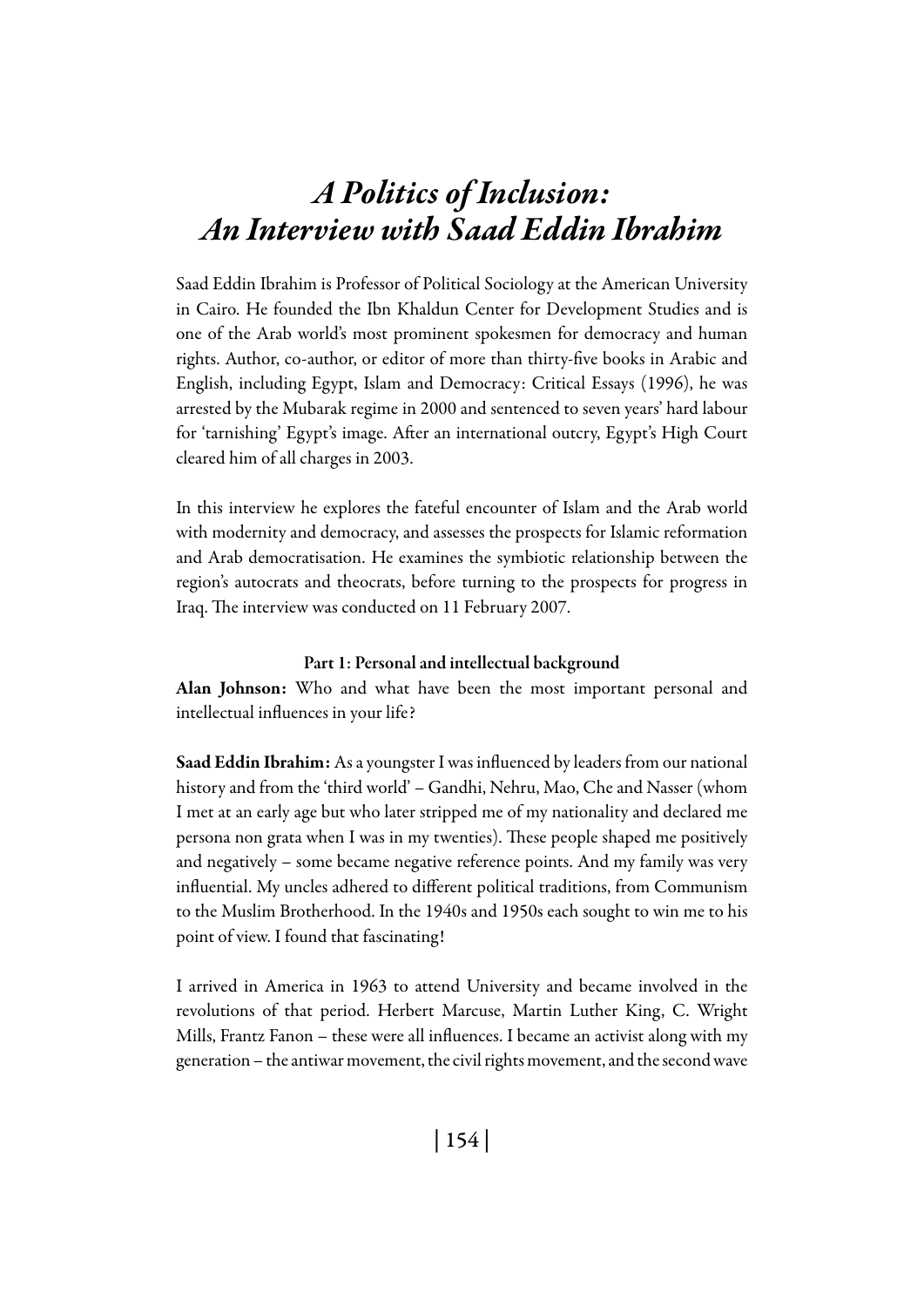women's movement were extremely important events for me. I owe my activism to that period in the United States.

I became President of the Egyptian Students, then President of the Arab Students, and in that capacity I toured North America and Europe. These years truly impacted on my life and I can trace back some of the things I am doing now, towards the end of my sixties, to those years in my twenties and thirties.

I supported the Palestinians but the defeat of the Six-Day War of 1967 convinced me that democracy was the missing piece of the jigsaw. Until then democracy did not take up much of my attention as an Arab. Democracy was always present in my work in America, where I was living in an open and democratic society, and benefiting from that, but it took 1967 for me to realise that so long as there is no transparency or accountability then we Arabs would suffer defeats. That was an eye-opener. The defeat agonised my generation. It caused us sleepless nights for so many years, actually until 1973. These were years that scarred our dignity, our psyche, our hearts, but also years of rethinking and self-criticism. I began to study the causes of the defeat and my first book was called *The Sociology of the Arab-Israeli Conflict*. We began to question some sacred cows, and that created problems for me back home. My activist and intellectual lives have intertwined and influenced one another ever since.

#### Arrest, Trial, Imprisonment

Alan Johnson: Your home was raided in the middle of the night of June 30, 2000. You were arrested, imprisoned, vilified in the state press, and tried three times on the same charges, before Egypt's highest High Court of Cassation eventually acquitted you and your associates of all charges on March 18, 2003. Why do you think you were arrested in 2000?

Saad Eddin Ibrahim: They said I had accepted a grant from the EU without state permission; that I was using this grant for voter registration, again without authorisation; that I had defamed Egypt in my writings; and that I embezzled this grant. But as a sociologist and political analyst I know that stated reasons at best overlap with real reasons.

I think the real reason for my arrest was my challenge to the Mubarak family. On the day of my arrest I had published an article in Al-Majalla, a London-based magazine

| 155 |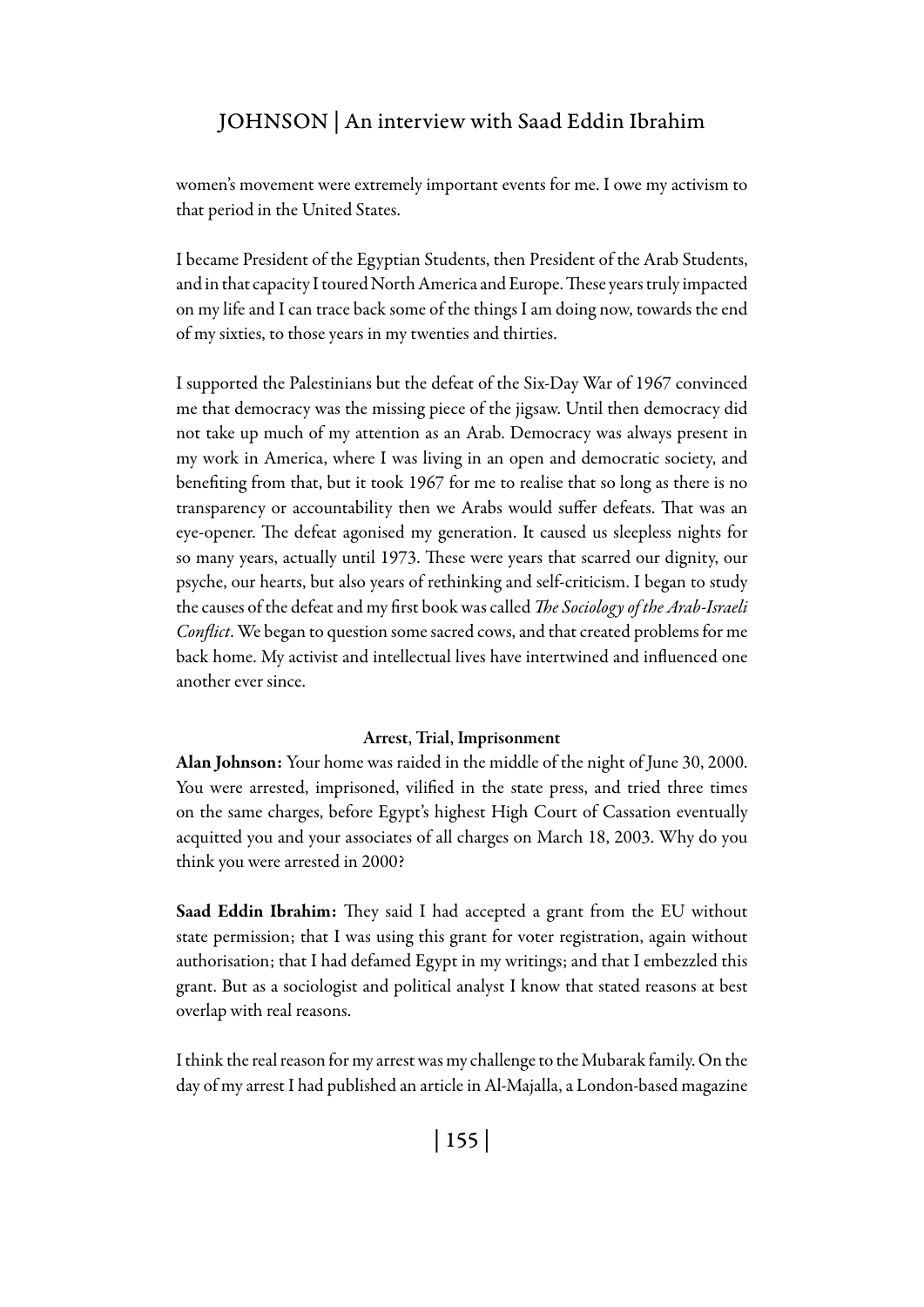distributed across the Arab world. Let me tell you how that article came about. An Arab satellite station, Orbit, asked me to be an expert commentator during the funeral of the Syrian President, Hafez al-Assad, on June 13 2000. The funeral was a protracted affair lasting several hours and I was live on air taking questions from callers. Two or three questions concerned the political future of Syria and who would succeed Assad. I began to develop an ad hoc theory about political succession in non-democratic regimes. I pointed out that it was easy to predict the future as we could see on our screens that Bashar al-Assad, the oldest surviving son of the deceased President, was meeting all the dignitaries quite as if he was already Head of State. A caller asked how the son could succeed the father without holding a formal position. I said 'Oh, I am sure the Ba'ath party will get together and fix that.' Another caller pointed out that his age, 34, would debar him. I said 'Well, even the constitution too can be fixed. They will lower the age-limit from 40 to 30' (as it turned out they lowered it by constitutional amendment from 40 to 34 – they were not even subtle!) One caller wondered if we were seeing a precedent being set in the Arab world, and asked where else this kind of familial succession might take place. I mentioned Iraq, Yemen and Libya.

I pointed out that what was common to all four cases was that (1) any President who remains in power for more than ten years develops a sense of ownership of the country; and (2) these are Muslim countries and, according to Sharia laws of inheritance, the father bequeaths his wealth to the oldest son. I suggested this combination could foster a notion that the oldest son has the right to succeed the father in running the country or 'the family estate.' At this point a caller asked me why I had not included Egypt in this theory. I tried to deflect the question but the caller was persistent. In the end I gave in, acknowledging that it could happen in Egypt, observing that one of Mubarak's sons was interested in politics.

The next day I was called by the Editor-in-Chief of *Al-Majalla* who asked me to turn my remarks into an article. I did so and it was titled *Al Jumlikiya: The Arab Contribution to Politics in the 21st Century*. That is a hybrid word I made up. In Arabic it means 'Republican Monarchy.' The article appeared on the streets on June 30 2000. Well, that morning all the copies were removed from the Egyptian markets, and that night I was arrested. So perhaps I was arrested because I had discussed the subject of succession in an open way – 'naming names,' so to speak.

Other people offered different theories. I had documented the rigging of Egyptian elections in 2005 and was about to train 1,000 monitors for the 2000 Parliamentary

| 156 |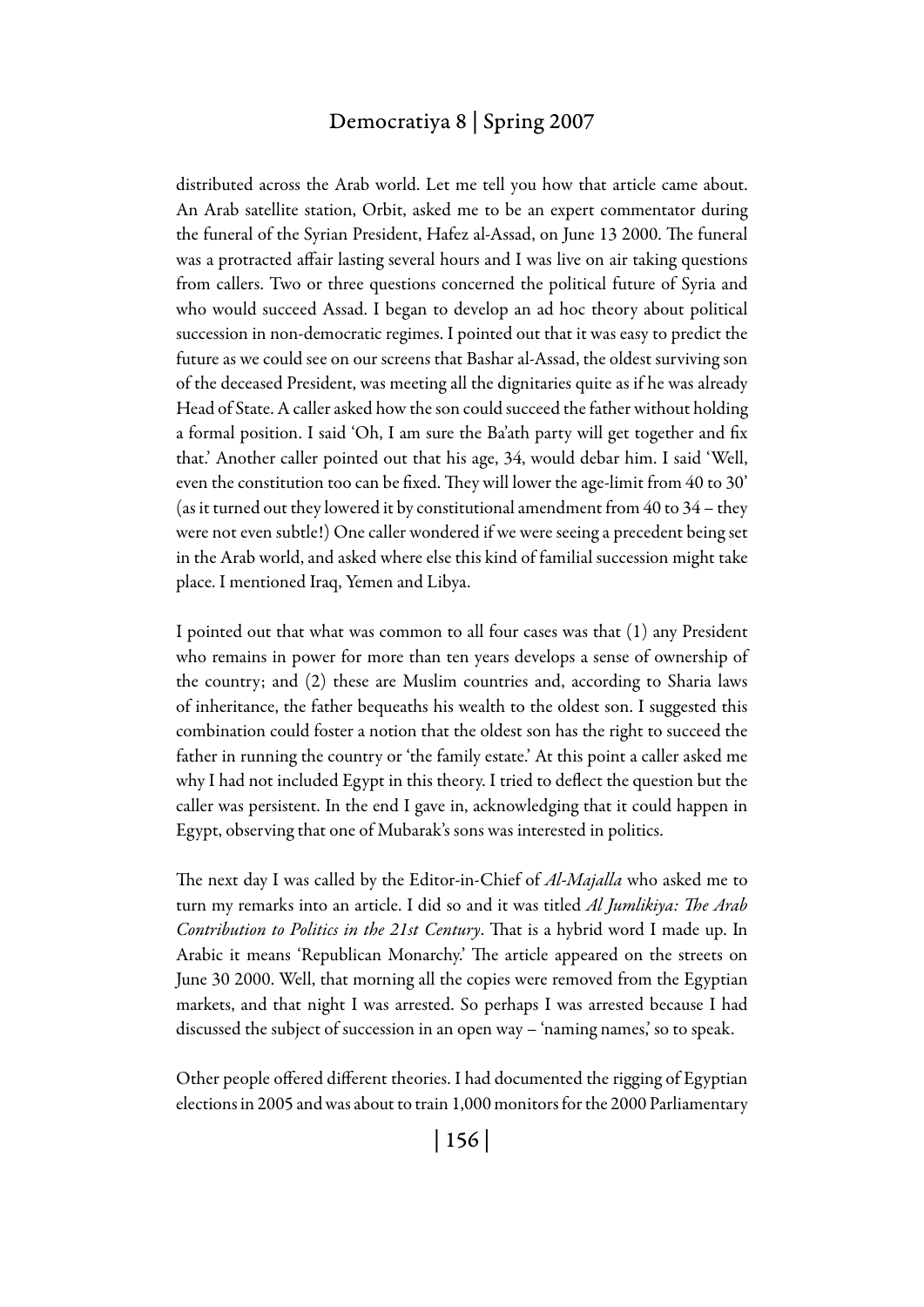elections. In fact, that training was due to begin the next day, July 1. And don't forget, they didn't just arrest me. They arrested all 27 people working in the Ibn Khaldun Center which was co-ordinating the training of the monitors. A third theory was that my arrest was due to my frequent defence of minorities, both in Egypt and across the Arab world.

Alan Johnson: You suffered several small strokes while in prison. How is your health today?

Saad Eddin Ibrahim: After I got out of prison I was in a wheelchair for a year and for a further year I used a cane. I have undergone surgery three times at John Hopkins since I was released, and I am due to have a fourth operation. With each operation my health improves a little and now I can walk, albeit with some difficulty. I have to be very conscious of my balance, I tire easily, and my handwriting leaves a lot to be desired!

It was not the decline in my health that upset me most, by the way. It was the destruction of the Ibn Khaldun Center a day or two before my release. Documents and libraries were looted, pictures were destroyed. I had not cried in the previous three years but when I saw what they had done to the Center I cried for the first time during the whole ordeal. It was so senseless and vindictive.

The Court of Cassation, Egypt's High Court, cleared me. It was created in 1923 – a legacy of the brief liberal age in Egypt. The High Court has survived Nasser, Sadat and Mubarak, and is a saving grace in this miserable country of ours. Not only did the Court acquit me and my colleagues of all charges, it also reprimanded the regime, which was highly unusual. It made it clear that if anyone had tarnished Egypt's image it had been the executive, and that it was the job of the state to answer charges made by intellectuals, not to imprison them! This was so gratifying – it made the three year ordeal meaningful. The Court affirmed that everything the Ibn Khaldun Center was doing was legitimate, including receiving grants and publishing in foreign languages (the state had attacked me for writing in foreign languages and 'defaming' Egypt abroad). Indeed, you might say the manner of the acquittal was more important to me than the acquittal itself.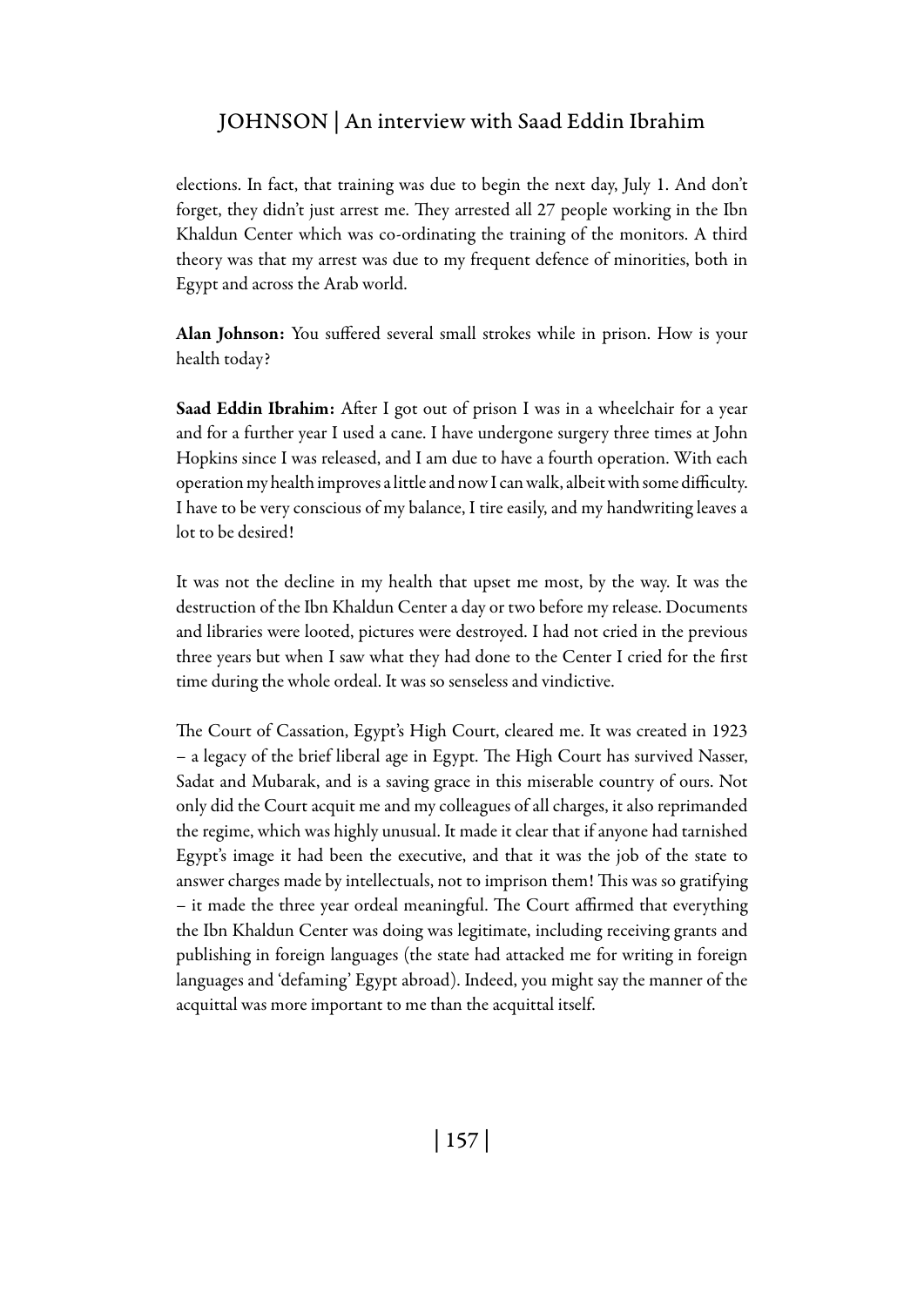#### The Ibn Khaldun Center

Alan Johnson: Please describe the work of the Ibn Khaldun Center.

Saad Eddin Ibrahim: We reopened the Ibn Khaldun Center for Development Studies, on June 30, 2003 – the anniversary of my arrest. We declared June 30 to be Ibn Khaldun day and affirmed that we were back in business with the same agenda: research, advocacy and action for development. We conceive 'development' in a broad sense, economic development, democratisation (which we consider to be political development), and the growth of civil society (which we consider the backbone of social development). We are also concerned with minority issues and women's rights.

We created the Ibn Khaldun Center in 1988. For the first three years we focused on research and built a knowledge base. We began to move into advocacy and then into action – the third leg of our work. And that is when we began to step on the regime's toes and we were attacked, arrested, and thrown behind bars.

Today, we continue to conduct research into development, civil society and democratisation in Egypt and the Arab world. We issue annual reports and position papers on current issues. We work to encourage women into Parliament – a programme for micro-credit for women and the poor in several areas of Egypt, moves into literacy capability and reproductive health projects. We also support political empowerment through voter registration, and look to organise to become a political power.

We hold open forums at the Ibn Khaldun every Tuesday – Egypt's Hyde Park. Every week people come from all over Cairo and outside to listen to speakers and engage in debate. We issue a monthly newsletter called *Civil Society and Democratisation of the Arab World*, in Arabic and English.

And now we are involved in an exciting project to create an Arab Endowment of Democracy. We challenged wealthy Arabs to spare us the charge that when we accept grants from outside the Arab world we are 'western agents.' A couple have accepted the challenge and now we have seed-corn money to develop the idea of an Arab Democracy Foundation. This is a project I am very excited about. The inaugural conference will take place in April in Doha, in Qatar.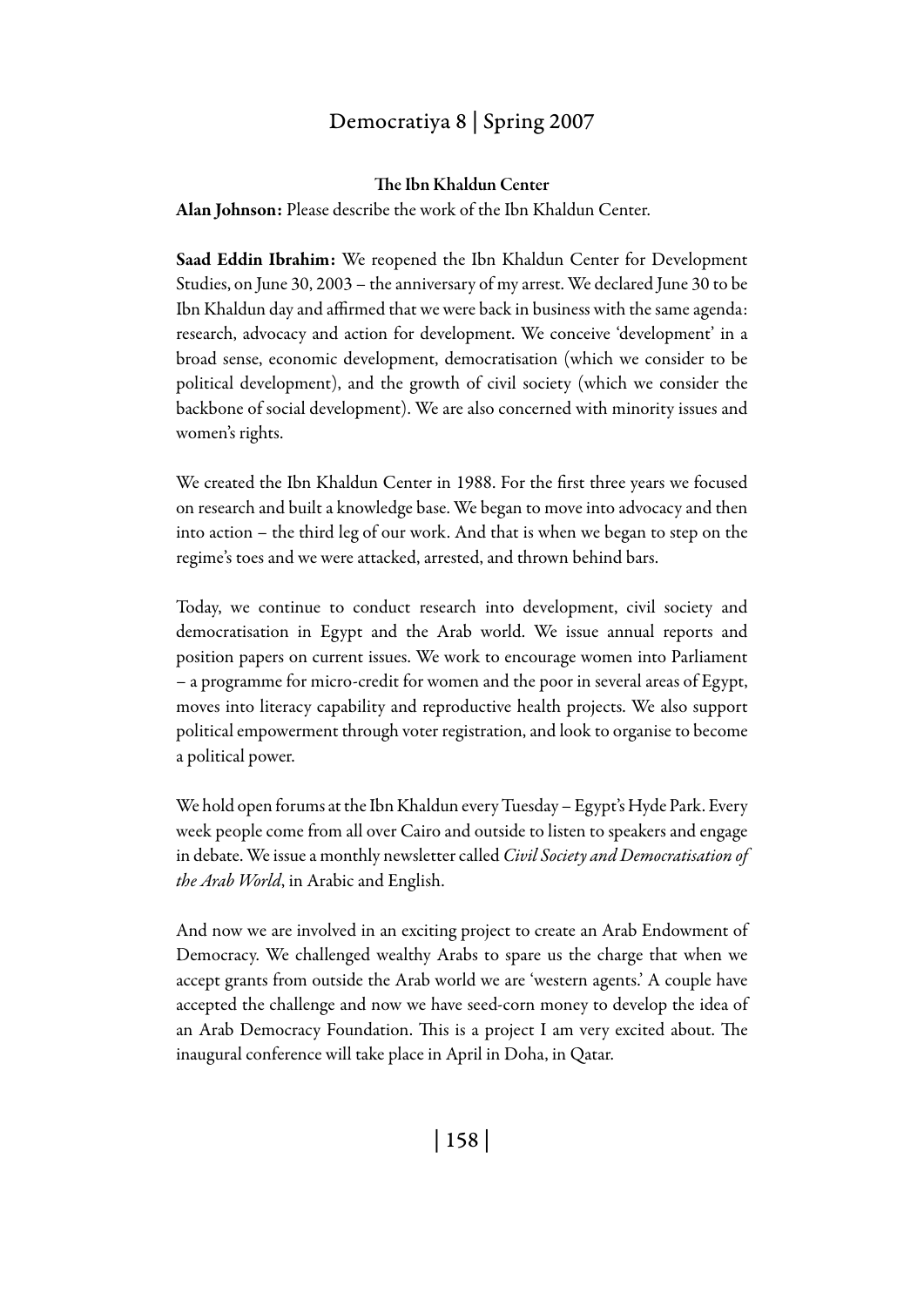#### Part 2: Islam, Modernity, Democracy

Alan Johnson: You have long studied Islamic thought and its relationship to modernity, liberalism, democracy. Can you say a little about the competing strains of Islamic thought, their contemporary political meaning, and talk about the balance of forces between these strains today?

Saad Eddin Ibrahim: It is important to understand the development of Islamic thinking using an *historical* approach. I think this means grasping three things.

First, Islam came to societies that were very old indeed – Egypt and Persia had their own history, culture, and pre-monotheistic religions. So Islam – spread sometimes by the sword, sometimes by preachers – was bound to mix with already existing cultures. By the second Islamic century we begin to detect a mainstream establishment Islam, an oppositionalist stream, and a third that rejected both. And that lasts all the way up to today, as represented by what we call Sunnis, Shias and the Kharagites. Now, the Kharagites have withered away – they are a historical footnote, the remnants are in the Sultanate of Oman, and Algeria. But what did emerge as a real third alternative for people's hearts was the Sufi stream of Islam. Sufism did not go in for the heavy theological baggage – the clergy, literature, the strict body of belief and ritual – but offered to meet people's need for a religious anchor in a more spiritual mode, without the rituals used by the establishment to keep people under control.

Second, in every generation, in every age, there is a yearning for the first century of Islam. Youngsters learn in the history books that this was the golden age of Islam when society was virtuous, everybody was god-fearing and society was just. Piety, faith and justice are seen as having given rise to a strong Muslim civilisation and a powerful state. That is the image that our youngsters learn at school. And every generation will dream of reviving that century, and going back to the 'paradise lost.' Al Qaeda, the Muslim Brothers, Hezbollah, Hamas are all 21st century manifestations of that yearning for paradise lost and the idealisation of the first century of Islam.

Third, since the 19th century, Muslims have agonised over a question: why has the West progressed while we have remained behind? And there have been three kinds of answers. The first answer says we have strayed from the straight path of Islam. Sayyid Qutb, one of the main theoreticians of all the militant movements of the last 50 or 60 years, has a book with that very title – *Ma'alim fil Tariq*, or

| 159 |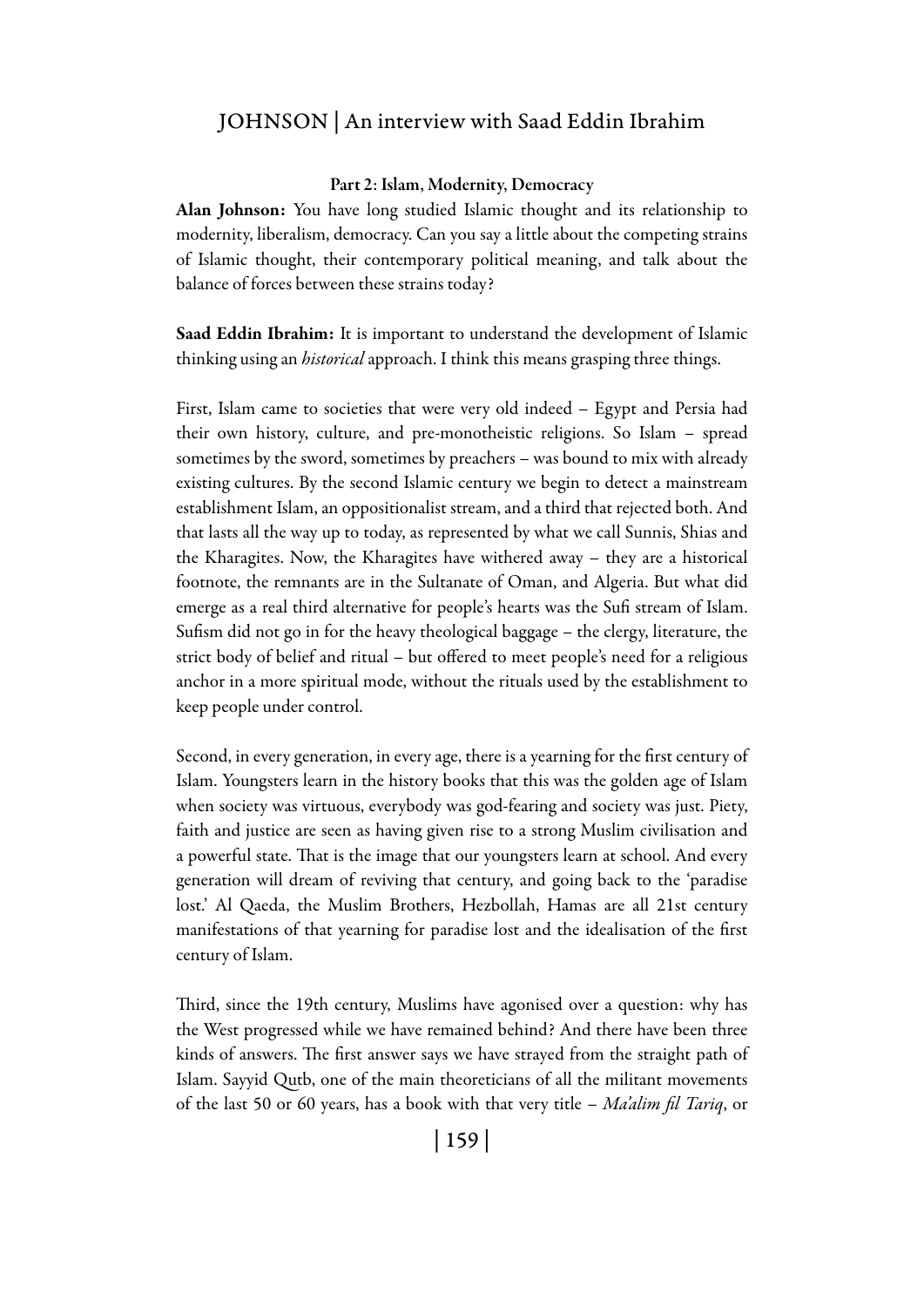*Landmarks on the Road*. He means to direct his readers back to the straight path of the pure religion. The second answer says we failed to keep up with the West. During our centuries of stagnation the West caught up and then conquered us. The West triumphed because of its revolutions in science, technology, politics, and economic organisation, so we must *emulate* the West. Ismail Pasha of Egypt was an emulator. President Sadat, in his late years, was another admirer of the West. A third answer has been offered by the synthesisers or reconcilers, who deny we have to either go back to the first century of Islam or emulate the West wholesale. They propose to combine the best of our tradition and early heritage with modernity. These three answers have been translated into political ideologies and movements and in today's Arab world we find them in conflict with one another, sometimes lethal conflict.

#### Opening the gates of Ijtihad and the reformation of Islam

Alan Johnson: You have argued that 'freedom is a central Koranic value' and that from this central value can be elaborated other values 'like equality, gender equality, human rights, democracy [and] the separation between religion and the state.' On the other hand, you have written that the violent reaction to the Danish cartoons reflected 'the degradation of the concept of freedom within the Muslim value system.' Can you talk a little about the struggles over the place of freedom in Islamic thought today, and the prospects for a reformation of Islam?

Saad Eddin Ibrahim: This is one of the projects we are working on in the Ibn Khaldun Center. On our Board of Trustees is Gamal al-Banna – the only surviving brother of Hassan al-Banna, the founder of the Muslim Brothers. He is in his mid 80s but lucid. Since he joined he had been pressuring me to start a research action project on Islamic Reformation. Frankly, it wasn't on my agenda as a pressing issue. But then I was arrested in 2000 and while I was in prison, 9/11 happened. A few days later, Gamal al-Banna wrote to me to say that while he did not know who had committed the terrible acts, he would not rule out that they were young Muslim militants. Recall that the media in this part of the world spent weeks denying that the perpetrators were Arabs. Many people were in deep denial, saying they were CIA or Israeli agents seeking to create a pretext to aggress against the Muslim or Arab world.

Al-Banna made me see the importance of the project for Islamic Reformation. His thesis is that Islam – as a heritage, as a theology, and as a system of rituals – has

| 160 |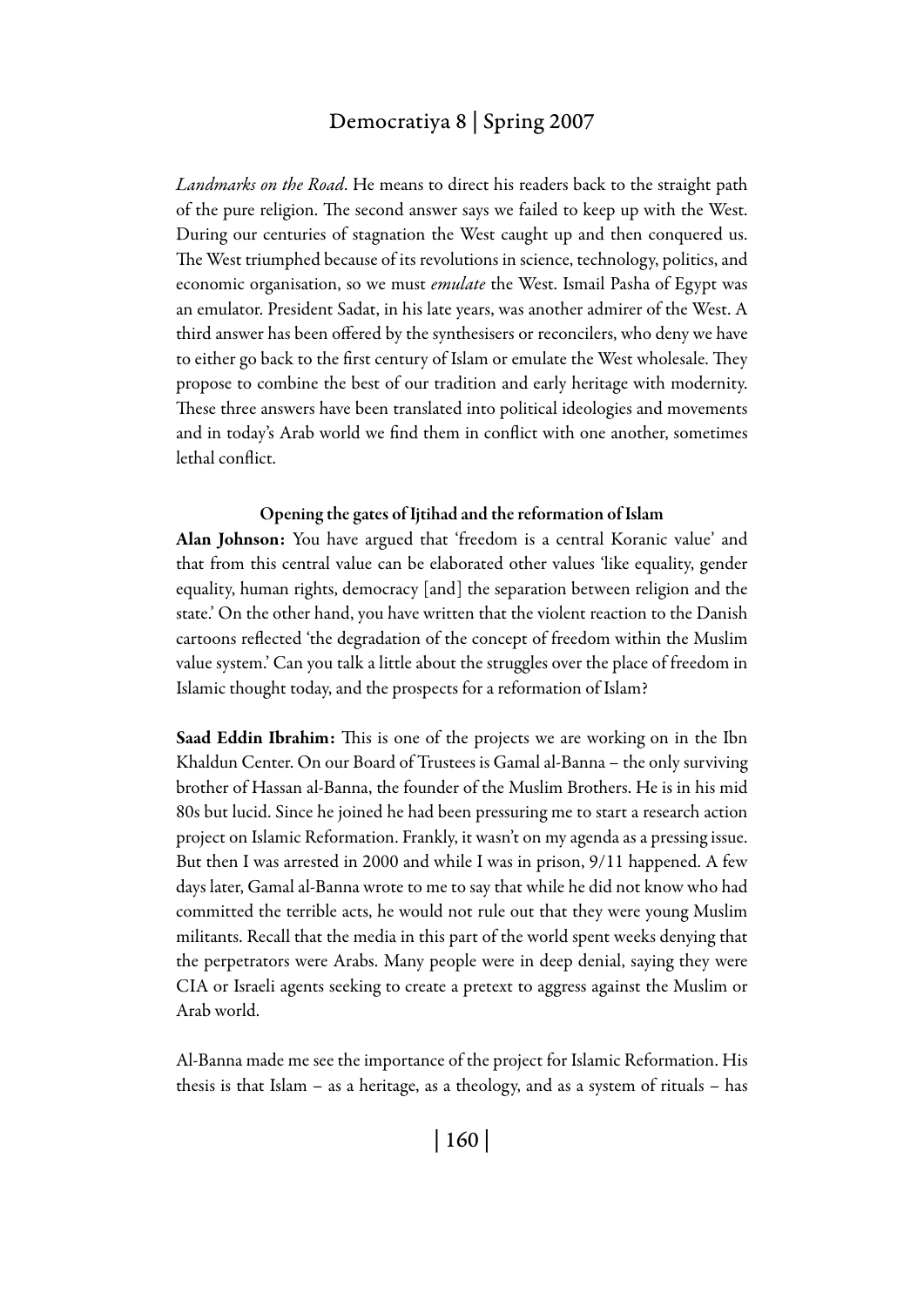not experienced the kind of reformation that both Christianity and Judaism have. As a result our Sharia and our Islamic thought have not been critiqued in 1000 years. For ten centuries, Ijtahad – the disciplined reinterpretation of the text to cope with and guide our development in changing contexts – has been banned by the religious authorities. For the first four centuries rethinking, critique and development were happening all the time. However, according to al-Banna, once the Muslim world began to be encroached on, the Ulema – the learned religious authorities – *closed the gates of Ijtihad*, citing foreign pressure on the abode of Islam. Any reinterpretation, they said, would be construed as playing to the foreigners. Al-Banna believes that *we forgot to re-open the doors of Ijtihad* and as a result we have not had a new idea in our theology in 1000 years. We must reopen the gates to deal with the 21st century rather than dream of recreating the first Islamic century.

The Islamic reformation project has been running for the last three years. We have invited Islamic thinkers from all over the Muslim world, from Tunisia to North America, and posed to them all the questions of the 21st century. And we say, please, as you read the Koran and the basic heritage of Islam, develop 21st century Islamic answers that will help our youngsters to be faithful to their religion and their heritage *but also help them to live in the 21st century as full partners, not as enemies and not as warriors.*

#### Democrats and moderate Islamists: a strategic alliance?

Alan Johnson: You have argued for an alliance of sorts between democrats and 'moderate' Islamists. In August 2006 you wrote that 'Mainstream Islamists with broad support developed civic dispositions and services to provide are the most likely actors in building a new Middle East.' And in December 2006 you complained about an 'unjustified fear of modern Islamists' and called for a policy of dialogue and inclusion, saying 'Hamas, Hezbollah, Muslim Brothers – these people you cannot get rid of; you have to deal with them … the name of the game is inclusion.' You deny that these organisations are inimical to democracy, pointing out that Islamists have never come to power via elections and then reneged on democracy. Warning that 'the Islamist scare is propagated and marketed by autocratic regimes to intimidate the middle class and the West, to ward off any serious democratic reforms,' you have urged a positive response to Hamas and Hezbollah's participation in elections. While you warn that 'no sober analyst would consider this a final commitment by Islamists to democracy,' you believe 'the process of transforming them into Muslim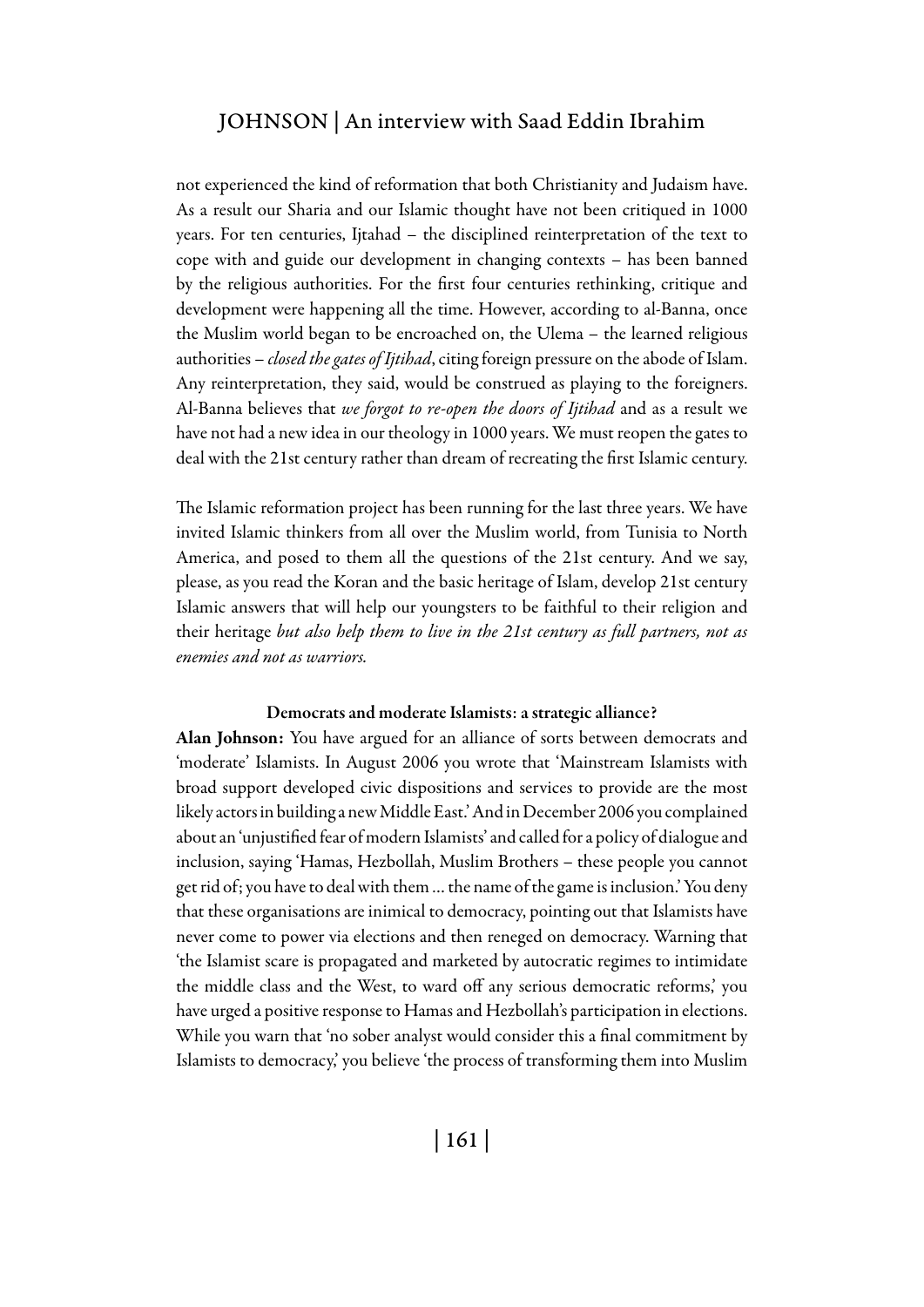democrats is clearly under way.' Now, these views have raised some eyebrows. Can you set out your thinking?

**Saad Eddin Ibrahim:** After  $9/11$  – at the same time as I was being pressured by Gamal al-Banna to launch a project for an Islamic Reformation – I was engaging the Islamists in prison. Everyone was shaken up by 9/11 and so open to discussion. On my release, the comrades of these Islamists contacted me and proposed we continue the dialogue. We did for a few months and then one asked a question – why has the outside world raised such a fuss about you and not about our comrades, even though they have been rotting for 25 years? They asked why the BBC talked about my case but not theirs. I reminded them that I was perceived as sharing core values with human rights groups around the world. They asked what these core values were. I told them: belief in democracy, freedom, human rights, equality, tolerance, diversity. They claimed to share those values. I said, 'Have you guys forgotten that I studied you 25 years ago? You did not have those values then!' They claimed to have changed in prison, having rethought their ideas. I said: well, your image is still one of bloodthirsty, violent, intolerant fanatics. They asked how they could change their image. I told them: the same way you created it, by your actions and rhetoric and writings. They claimed to feel morally responsible for what happened on 9/11. I said: begin to write in a different way. They wrote four small volumes revisiting their beliefs, and these were smuggled out of prison and published. These were published under the name El Moragiat which in Arabic means the revisiting or the revising.

The Supreme Guide of the Muslim Brothers held a press conference on March 30, 2004, fully supporting democracy. Of course there remain doubts about whether they are really committed. But at another level they do seem to have moved. I am optimistic. I say we should give Islamists a chance to show whether they are truly committed to these core values or not. There is nothing to lose. Instead of a bloodbath every generation, let us see if they can evolve.

What helped me in this dialogue with the Islamists, inside prison and outside, was the assumption of power by the Justice and Development Party in Turkey towards the end of 2002, and the similar development in Morocco. That gave the dialogue credence and reminded me that Islamists are not metaphysical abstractions but human beings in time and space – historic forces subject to change like everybody else. They are not beyond change or reform.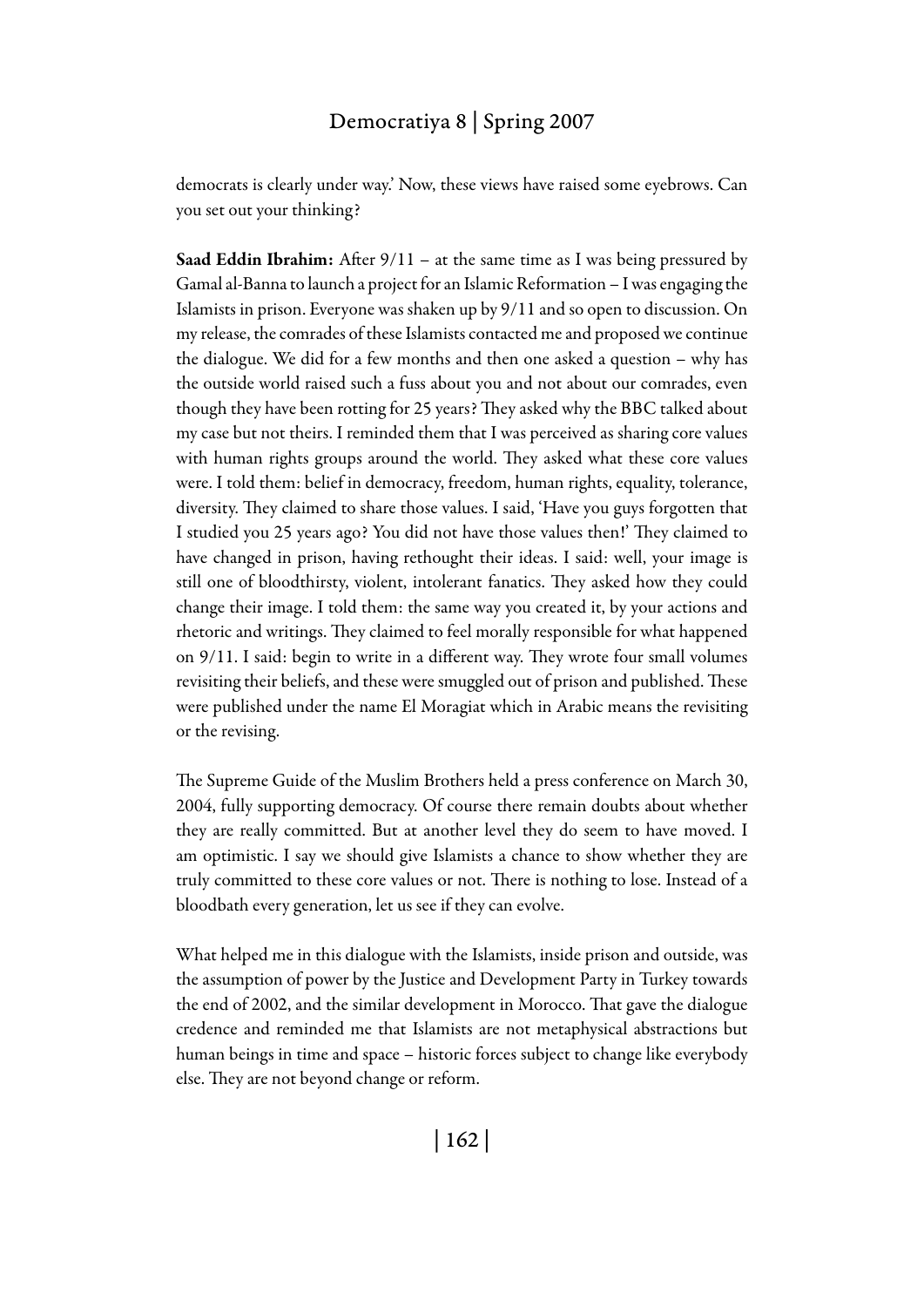Alan Johnson: But what of the danger of an Iranian development? Did the Iranian left not commit a grievous error in making that kind of alliance, literally digging its own grave? How can that be avoided?

Saad Eddin Ibrahim: Well, this is the question that is raised all the time. Iran, Afghanistan, and Sudan are cases in which Islamists came to power not through the ballot box but through a coup or a revolution. But when Islamists were given the chance via the ballot box they have not reneged on the rules. In Indonesia, Malaysia, Bangladesh, Turkey, and other countries, Islamists who came to power through the ballot box left power through the ballot box. Look, I am as concerned as you are, being a secularist and a civil society advocate. I hear your question – if they come to power will it be 'one man, one vote, one time,' or will they leave office if voted out by the majority? But I would like to keep that question alive, as an open question.

#### Engaging Hamas

So, in April 2006 I took my students to Palestine to engage Hamas. They were studying social movements and had asked me whether the theory that an extremist movement elected to power will moderate over time would hold true for Hamas. I said, 'Well, let's go to Palestine and talk to Hamas!' We sat in the Parliament seats in Ramallah and the cabinet members who were in town – including the Deputy Prime Minister and the Speaker of the House – sat at the podium as if they were on trial, and we debated for six hours. The Hamas representatives said, 'Yes, we may change, but we have not had a chance to breathe. We were elected one month ago and from day we have been under siege by the US, the EU and Israel.' They reminded us that it took Egypt 30 years to recognise Israel but they were being asked to make the same journey in 30 days. They said they needed to educate their constituents and it would take time. Some of us were convinced by that and some were not. But we kept the question open.

I have also met with Hassan Nasrallah, the leader of Hezbollah, in his hideout. He claimed the only violence they have used has been against Israel – they do not use violence against the other Lebanese forces or the government but organise demonstrations and sit-ins instead – Nasrallah even quoted my earlier work at me, on the role of civil disobedience in democracies.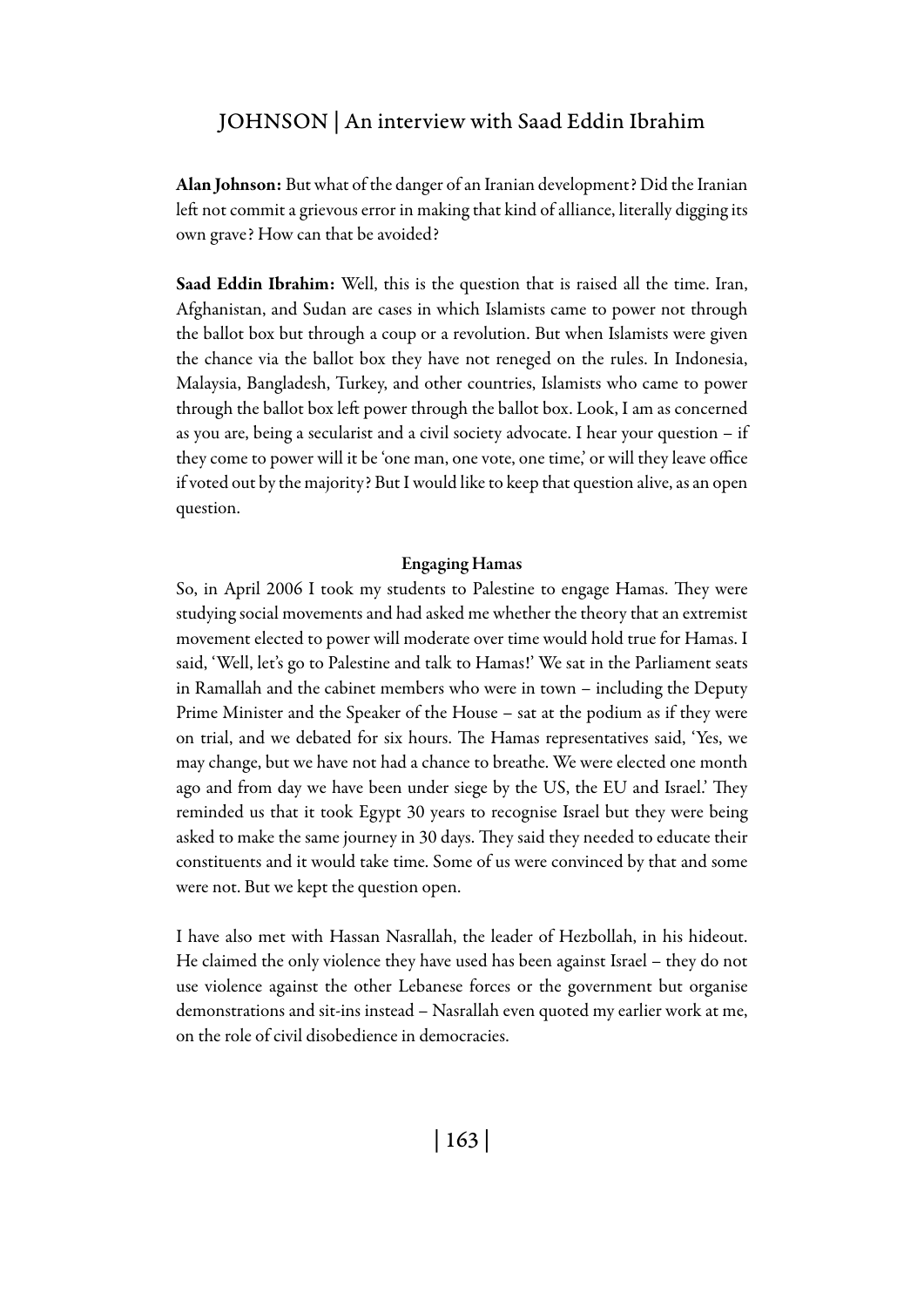So I am encouraging people like Hassan Nasrallah, like Mahdi Akef of the Muslim Brothers, and like Ismail Haniya in Palestine. These forces are quite aware of my writing, of what I am doing, and none decline to see me. As I say, I have more influence outside Egypt than inside at the moment.

Alan Johnson: You are drawing a distinction between different kinds of Islamism and suggesting that there are forms of Islamism that democrats can work with. Do you have a larger strategic goal of realigning the political map of your region by realigning the relationship between the democrats and the 'moderate' Islamists?

Saad Eddin Ibrahim: Absolutely. I want to get the Islamists who are willing to play by the democratic rules into the mainstream.

I had an experience with King Hussein that is important in this regard. I happened to be the Secretary General of the Arab Forum, in Amman, between 1985 and 1990. In that capacity King would call on me occasionally, to discuss, to josh and joke. He felt more able to let his guard down with me, I guess, being an outsider. When the food riots broke out in Jordan in 1988 he summoned me for my assessment. I asked him why he had lifted the food price subsidies. He said the Arab summit in Baghdad in 1978 had extended an aid package to Jordan, Syria, Palestine and Lebanon – the countries that surrounded Israel – to dissuade them from following Sadat by striking a peace agreement with Israel. It was a ten-year package and the ten years were up. And now the World Bank and the IMF were on his back to get his fiscal affairs in shape, so he had no choice but to remove the food price subsidies. I said, 'Your Majesty, why have you not gone on TV and explained all this to your people?' He asked what I meant. I beat around the bush, and talked about civil partnerships, freedoms and so on, but he interrupted and asked, 'Do you mean democracy?' I said, 'Yes, your majesty, I do.'

But then he asked the same question you have asked: 'Saad, what do we do about the Islamists?' I advised him to bring them in, along with all other political forces, and make them sign a kind of Magna Carta – a National Charter detailing the rules of the game. A conference was called at which Islamists, Ba'athists, Nasserites, Communists, everybody participated and agreed a revised Charter. The first multiparty elections were duly held and the King's fear duly materialised: the Islamists won the biggest bloc of seats. (By the way, note which portfolios they chose – social development, education, culture, media, and religious endowments

| 164 |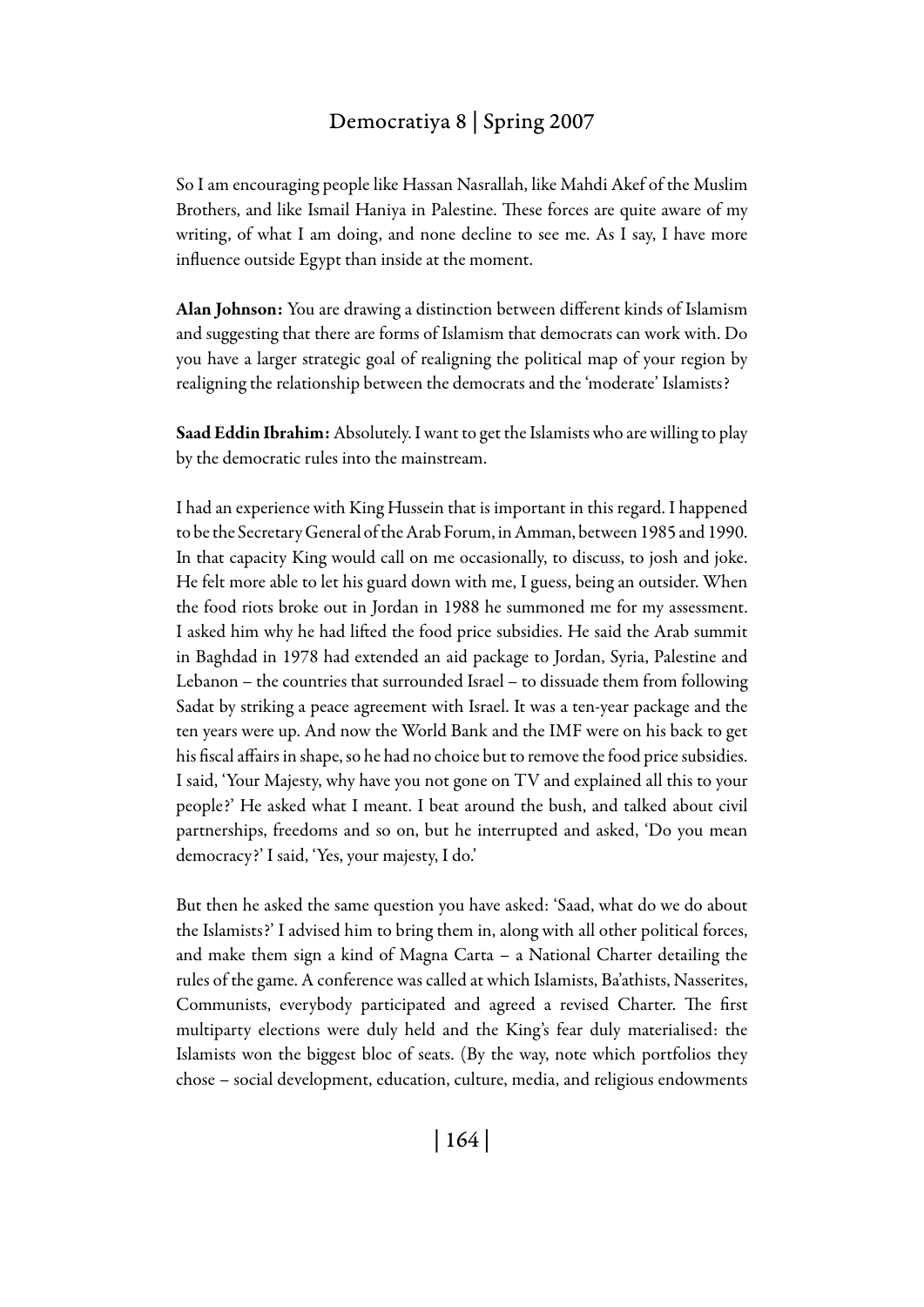(*Al Kauf*). These are the same type of portfolios as Hamas recently chose – the people-oriented ones. The Islamists understand the battle is for hearts and minds.)

But then the Islamic Front Ministers overplayed their hands. Education and Social Affairs were very feminised ministries – a lot of women worked there. When an Islamist Minister dictated that all employees must veil, and another declared that none should go to a male hairdresser, the women got very upset and marched to the Royal Palace. The King called me and said, 'Saad, do you see what is happening?' I said, 'Yes, but that is democracy, your Majesty.' I advised him to say to the women that they have come to the wrong address, and they should be marching to Parliament or to the Cabinet instead. He met the women, expressed his sympathy, told the women that his wife and daughter were unveiled, and invited the women to redirect their marches. They did and kept marching for two weeks until they forced those Islamist cabinet members to resign. Everything was peaceful. In the following election the Islamists' vote fell.

Look, what is the alternative to engaging the Islamists? We can't engage in bloodbaths. Of course, I would not include people who do not agree to respect the rules of the game. But I would encourage those who say they do accept the rules.

#### The theory of 'Muslim or Arab Exceptionalism'

Alan Johnson: A common objection to your optimism is the thesis of 'Muslim and Arab Exceptionalism' – i.e. the notion that there is something in 'Muslim and Arab culture' that is fundamentally incompatible with democracy, and that this incompatibility is the reason the third wave of democratisation broke on the Arab shores of the Mediterranean. Is the exceptionalist thesis wrong? If so, why has the Arab world – and I say Arab rather than Muslim – resisted democratisation thus far?

Saad Eddin Ibrahim: Well, here is my answer to the exceptionalist thesis. The world today has 1.4 billion Muslims. Two-thirds are living under democratically elected governments. One-third are not. Granted the two-thirds may not always be living under a Westminster-type system, but Indonesia, India, Malaysia, Bangladesh, Turkey, Senegal, Nigeria are not very different from the general state of the democracies in other areas that experienced third wave democratisation – Latin America, East Asia, Southern and Central Europe.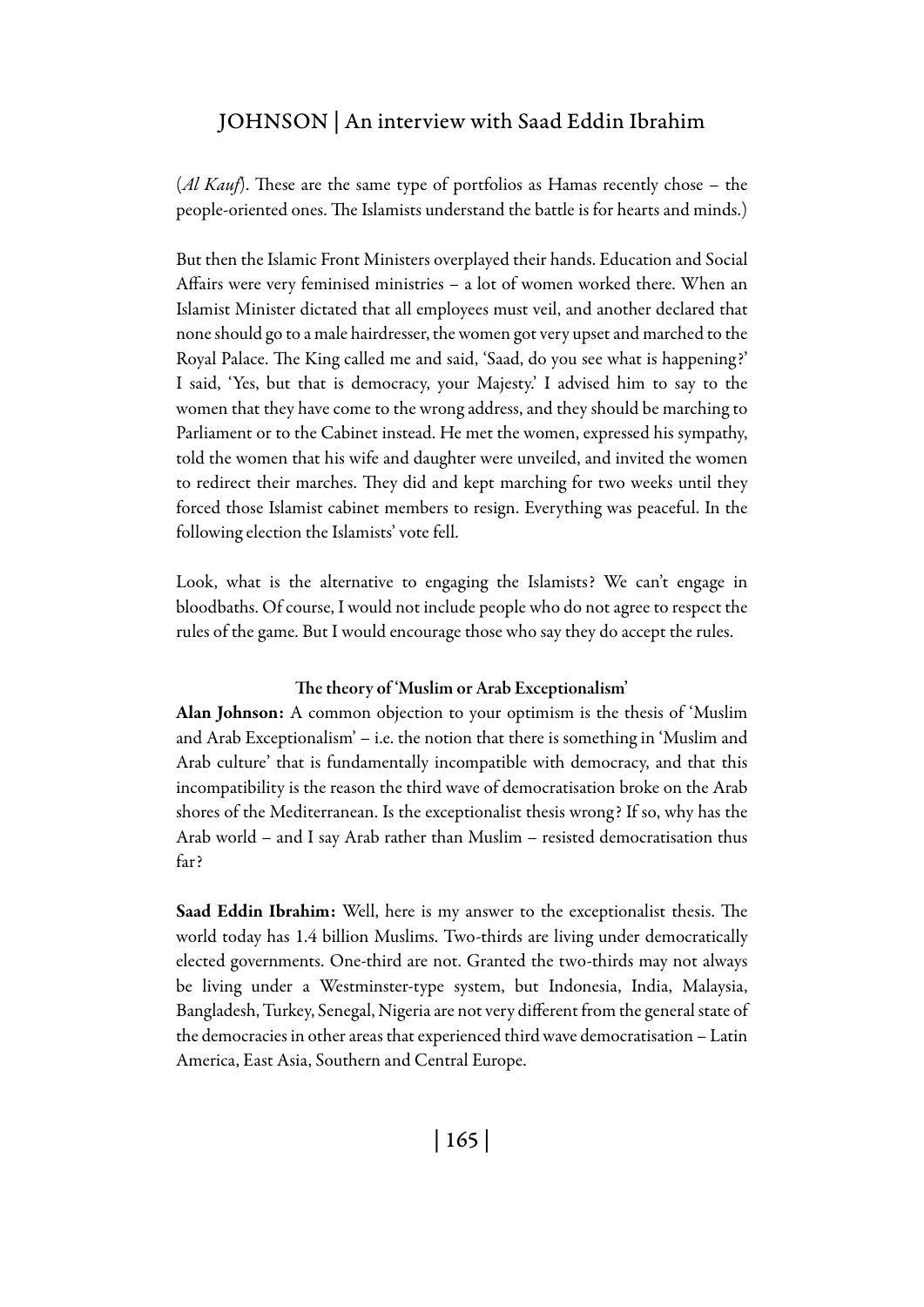The one-third of Muslims who have been left behind are concentrated in the *Arab* world. OK, if there is no Muslim exceptionalism, is there an Arab exceptionalism? I have examined that proposition and here is what I concluded. According to Samuel Huntingdon's book, *The Third Wave: Democratization in the late Twentieth Century* (1991), there have been three great waves of democracy. He dates the first from 1828-1926, the second from 1942-1962, and the third from the Portugese revolution of 1974. I examined the interaction of the Arab world with these three waves of democratisation. To my delight I found that Egypt, the biggest Arab country, was part of that first wave. We had our first constitution in 1866 and our first election for a Parliament was held the same year. But that first liberal age in Egypt was aborted by your fellow compatriots! The British occupation of Egypt began in 1882, only 16 years after the experiment began. During the second wave of democratisation, in the inter-war period, Egypt is also represented. In 1919 we had a revolution against the British and enjoyed an independence of sorts. Egypt began a second liberal age – we created a constitution in 1923, and the very High Court that acquitted me in 2003, and there were elections. This evolution was aborted by the creation of the state of Israel in 1948. Since then, all of the countries around Palestine – which had had their own liberal age to varying degrees – suffered a series of coup d'etats. Syria in 1949, Egypt in 1952, Iraq in 1958. In each case the communiqués issued by the Coup Officers highlighted the defeat of 1948 and blamed it on the liberal governments. Since 1948, the issue of Palestine, rightly or wrongly, has been cynically used by dictators to delay and obstruct any true democratic reforms.

A careful historical analysis of the interaction of the Arab world with the West during the three waves of democratisation is better suited to explaining why the one-third of Muslims concentrated in the Arab world have not yet undergone democratisation than the metaphysical thesis of Arab cultural exceptionalism. Look, I know we don't need such metaphysics because I grew up in a home that had a Member of Parliament!

#### Part 3: The symbiotic relationship between autocracy and theocracy

Alan Johnson: Some of your most important writings have highlighted the symbiotic nature of the relationship between autocracy and theocracy. You have written that, 'So long as the entrenched autocrats of the Muslim world continue to deny their peoples equal rights of participation, there will always be disaffected dissidents who may resort to extreme ideologies and violent practices. In the late

| 166 |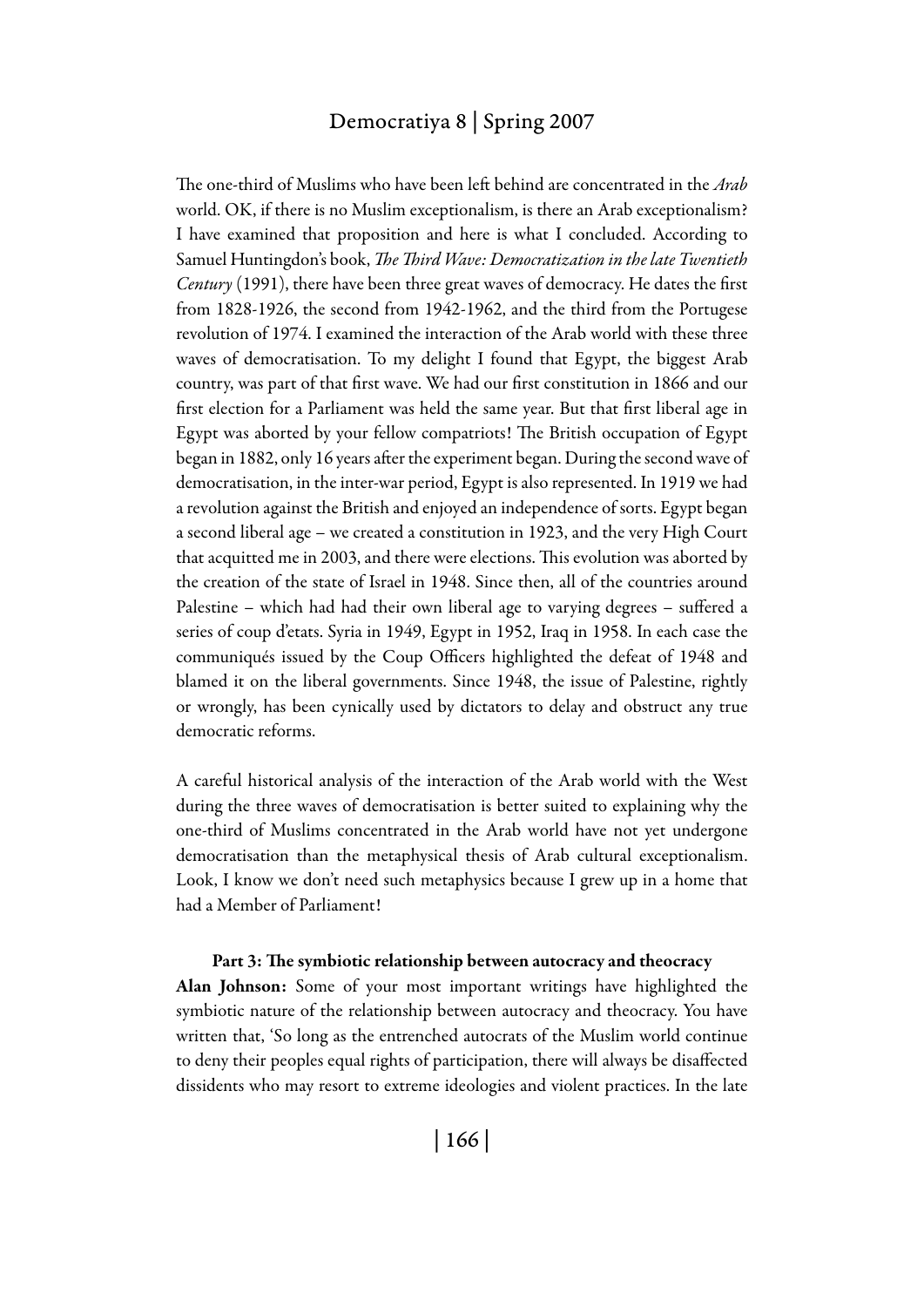20th and early 21st centuries excluded Muslims rallied to theocrats – bin Laden, al-Zawahiri, and al-Zarqawi – to combat the autocrats – Mubarak, Assad, Fahd, and Musharraf. The autocrats and theocrats are mirror-images: both are exclusive.' In what sense is the autocrat-theocrat relationship 'symbiotic' and what are the political implications of this?

Saad Eddin Ibrahim: The public space is absolutely dominated by autocrats who have been entrenched for 50 years, and theocrats who have been challenging the autocrats for the last 30 years – since the Iranian revolution. The small reviving constituency of the democrats is totally outmatched. Yes, I say the autocrats need the theocrats. How so? Well, the autocrats skilfully and cynically use the theocrats as a bogeyman to frighten not only the West but also their own middle classes and non-Muslim minorities. The autocrats believe that if they can continue to confront the west and their own people with a stark choice – the theocrats or us – then their power is secure. In Egypt in 2005, 77 percent of the registered voters abstained because they did not want either the autocrats or the theocrats. The regime had destroyed the democratic middle ground that could have galvanised the voters. Ayman Nour who leads a liberal democratic party called Al Ghad was arrested in 2005 and has just completed his two years in prison.

In 2006 the West got scared of democracy-promotion because of the election of Hamas and the Muslim Brothers winning 88 seats – one-fifth of the Egyptian Parliament. Mubarak used this result to argue that democracy was being pushed too fast. We democrats must respond by pointing out that Islamists will get 20-25 percent of the vote in free elections, at least for the foreseeable future. Fear of the Islamists can't be used to block democracy for the rest. And if the Islamists get 45 percent of the vote and form a government then we democrats have to have confidence that they will discover the world is not black and white, that they too can be pressured, and they too will have to compromise. I am not worried about that. I am worried when the West swallows uncritically what the autocrats say. The real antidote to the symbiotic relationship between autocracy and theocracy is a politics of inclusion and democratic governance. When Muslims join the third wave of democracy that started in Portugal in 1974, al Qaeda will join al-Hashashin in the dustbin of history.

Alan Johnson: When you were released from prison in 2003 you addressed a conference in Washington DC on the theme of US support for democracypromotion and said, 'I hope the United States will have the sustainability, the

| 167 |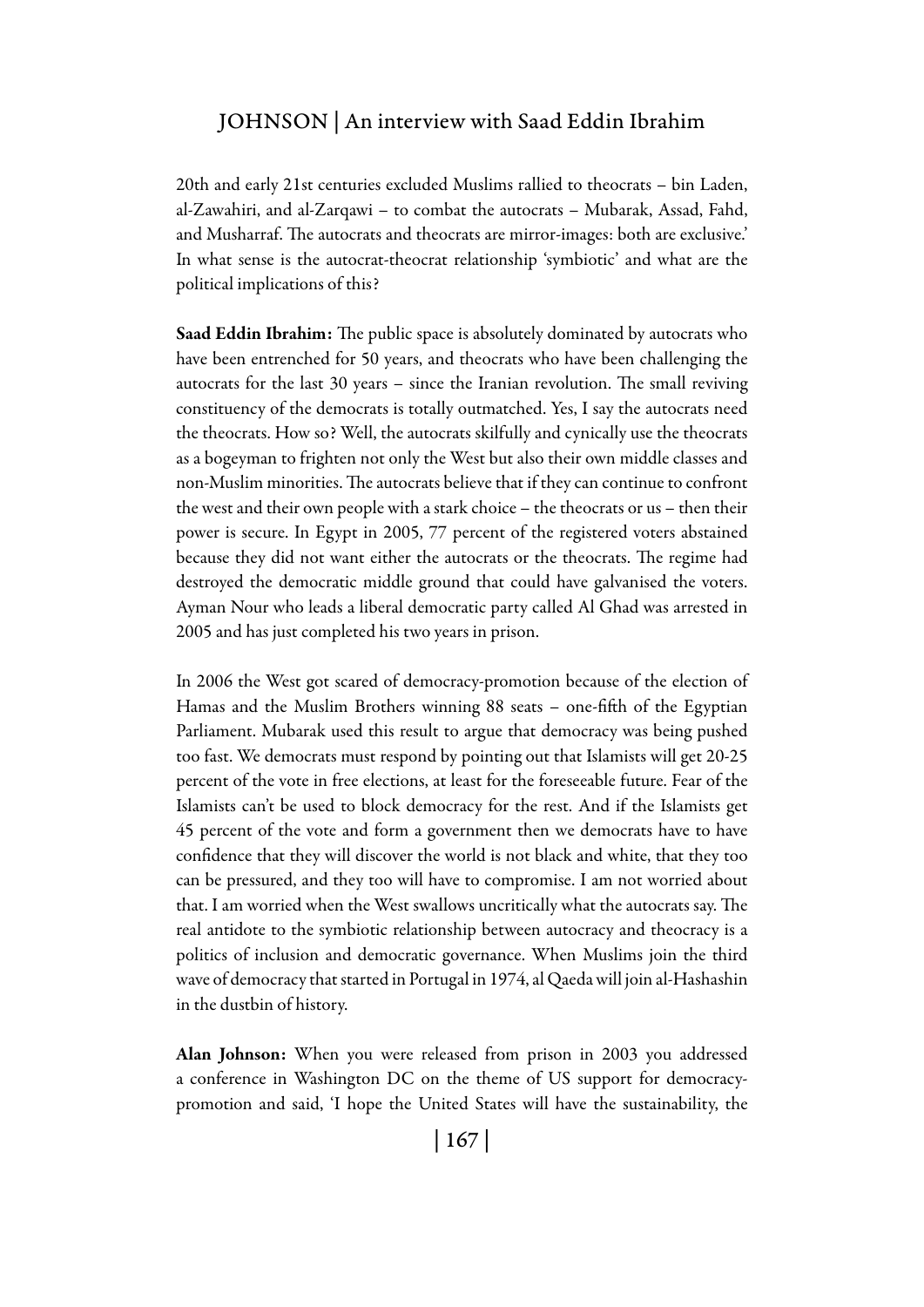consistency to see it through, along with indigenous forces that will build their own democracy.' What would you have Western governments say and do?

Saad Eddin Ibrahim: We don't want you to enforce things like you did in Iraq. Just withhold your support from the autocrats until they open up the system. You did that with economic reform but you did not do it with political reform. You imposed conditionalities to liberalise the economy but you hesitate to use conditionality to open up the political space.

First, tell the autocrats to open up the system. Second, tell the autocrats to end the use of 'emergency' laws (such as those that have been in place in Egypt since Sadat's death). Third, pressure the autocrats to free up the public space – we need freedom of association, expression, organisation, and access to the media and cyberspace. I can't reach the 77 percent of Egyptians who didn't vote. Here, in the Ibn Khaldun Center, I can say anything I want to you. On Tuesday I can host the open forum, and everyone can speak their mind. But we can't organise a rally outside the building. I need a permit from the state security and I won't get one. And if I organise without a permit I get thrown in jail. Fourth, insist on free elections, internationally monitored. With these measures in place then in five years we would have a robust democratic life in Egypt. The 77 percent would come out and participate. After all, the same middle class people who don't vote in elections vote heavily in their professional associations. My plea to those who live in democratic societies is to pressure your own governments to abstain from supporting the autocrats until our political space is opened up. Use your liberty to help us obtain ours.

#### Part 4: Whither Iraq?

Alan Johnson: In your view can the continued presence of the coalition play a positive role in Iraq – with new policies as well as new force levels, perhaps – or is it now time to go?

Saad Eddin Ibrahim: First, it is time to redeploy. The coalition should withdraw from all the major population centres, where the presence of coalition forces invites resistance automatically. Even if the occupiers were angels, occupation always calls forth resistance. The coalition forces should go to Kurdistan, where they are still perceived as liberators, and to Kuwait, where the people are still grateful to the coalition for their liberation from Saddam 17 years ago. The coalition would then remain in a few hours' flying time should the Iraqi government need to call on it.

| 168 |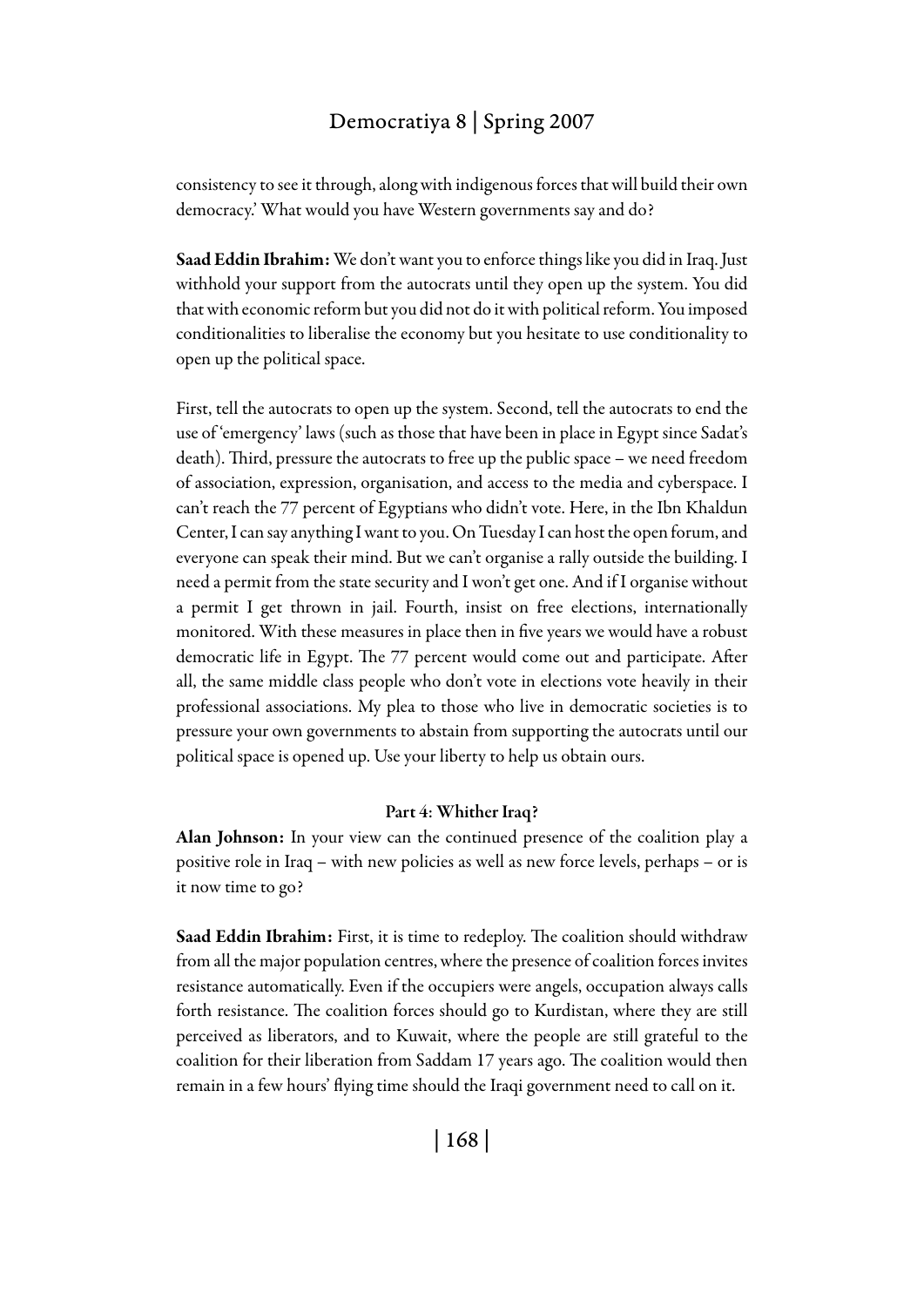Second, it is time to reconstitute the Iraqi army. Iraq needs a big strong army and time is of the essence. Across the long porous borders come the outside fighters and this must be stopped. It is taking longer than expected to train a new Iraqi army. Middle rank officers and lower rank privates from the old army were let go in the early weeks of the occupation – being unemployed they were attracted to the resistance. As many as possible should now be brought back into service, apart from a small group at the top, even if the majority were Ba'athists. If they come from the Sunni triangle then the people from that area will see that their brothers and sons and fathers are back in that army. They will be less hostile and they will feel more part of the new Iraq.

Third, it is time for a new neighbourhood policy in which you talk to every neighbour, including Iran. It is a luxury to pick and select whom to talk to when you have a complex problem like the one created by the coalition in Iraq.

Alan Johnson: Can I probe you on that last point? You wrote that '[A] seasoned regional observer noted on the second anniversary of the Iraq war that the continued debacle of the US coalition forces was not just attributable to insurgent forces of all kinds, but was also a result of Middle Eastern autocratic regimes joining forces in hope that the Iraqi democratic experiment would fail spectacularly, thus giving them a new lease on life.' Why do you now think these countries can be brought into the process of stabilising Iraq?

Saad Eddin Ibrahim: Well, four of the neighbours – Saudi Arabia, Jordan, Kuwait and Turkey – are on good terms with the US. And Turkey is definitely interested in having a democratic society next door, as is Kuwait. Jordan would also benefit from having a democratic neighbour. Now, Syria and Iran will involve hard bargaining, of course. Syria is ready for a bargain if you can persuade Israel to engage in a serious negotiation to withdraw from the Golan Heights. Syria does not have the resources of Iraq, and is being challenged by Lebanon, so with a face-saving formula Syria may co-operate. I repeat, Syria does not have the resources of Iran, so could not withstand sanctions. Iran would probably be willing to cooperate if you can let Iran get away with the nuclear issue. Can you? That is where you have to make the decision yourself, as the West.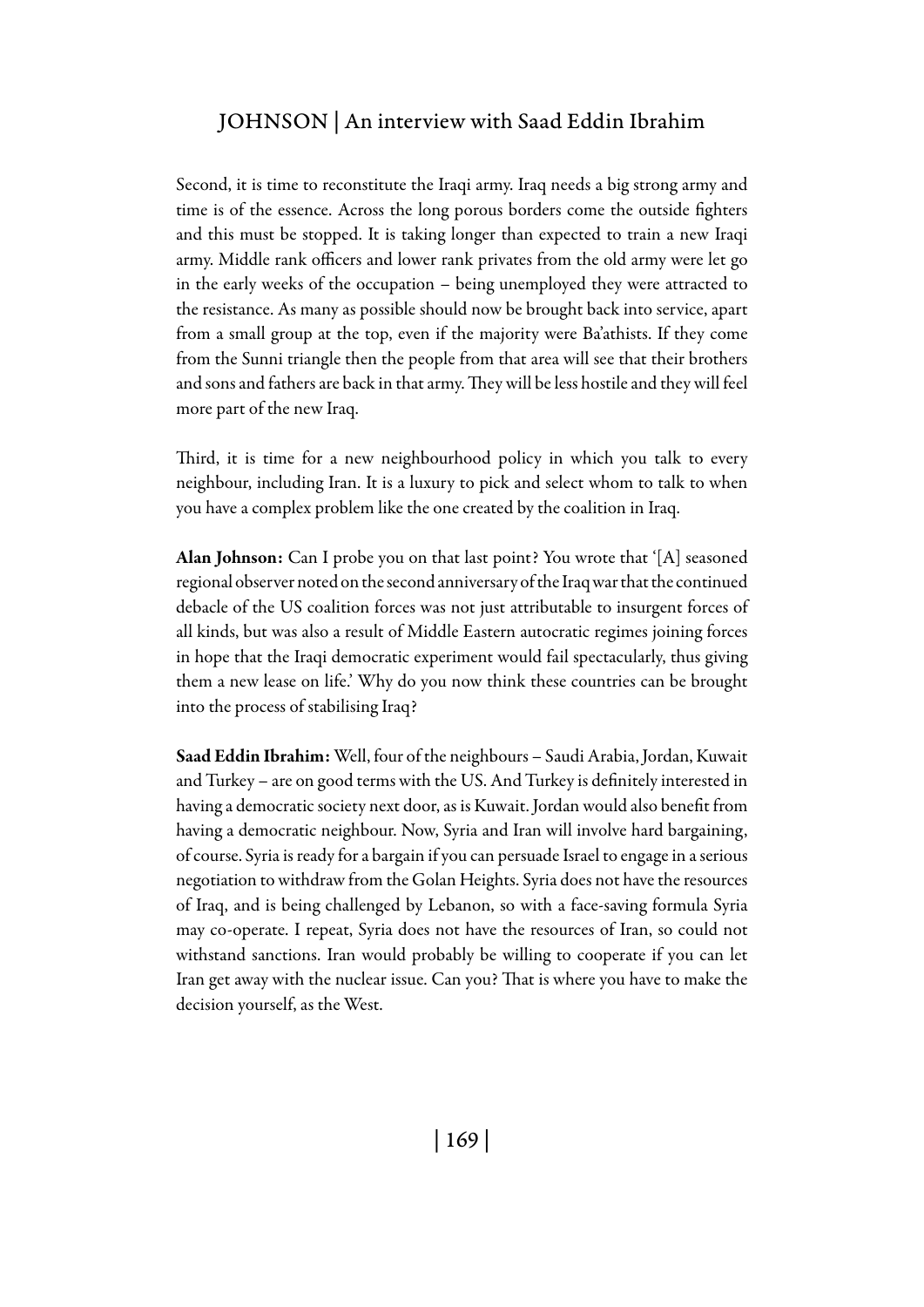#### Sunni and Shia

Alan Johnson: President Mubarak stated in a recent interview on Al-Arabia that 'the Shi'ites only allegiance is to Iran rather than to their own countries.' You responded to that by publicly apologising to the Shia. The Sunni establishment in Saudi Arabia and Egypt have been making similar noises questioning the 'loyalty' of the Shia. And we have this ghastly sectarian conflict between Sunni and Shia in Iraq. To what extent is this elite hostility towards the Shia shared at the Sunni grassroots?

Saad Eddin Ibrahim: In the middle class and the working class there is a lot of marriage and co-habitation and mixed neighbourhoods. This kind of sectarian strife is new to the Iraqis. There was always resentment among the Shia about discrimination and exclusion from power, but there were enough Shia in power to mitigate that grudge. The sectarianism today is basically from people who had power and have lost it – the Sunni leadership. They are trying to persuade the entire Sunni community to share their fear and resentment and so join their fight. They seek to heighten the Sunnis' fear of the Shia and the Kurds to persuade them to fight.

I have written that the Shia and the Kurds should be more accommodating – they should give the Sunni *more* than their 'share.' You see, the Sunni all know deep in their hearts that the old situation can't be recreated. So, help them to come to an accommodation. There may well be a moment of opportunity here. There is a societal fatigue in Iraq because of the bloodshed. And that is usually when you can strike a deal – when everyone is tired and wants a way out. It is not yet a civil war, and I don't think it will become a civil war. But without Sunni support Iraq will suffer a series of bloody, random, sectarian explosions and eruptions of anger, making it difficult for any government to govern.

Alan Johnson: What you are working on now?

Saad Eddin Ibrahim: The creation of an Arab Endowment for Democracy, for which I am heading back to Beirut for more discussions. We are hoping to hold our inaugural meeting in the first week of April and I'd like to invite you to that meeting. At this time I am engaged more in activism than my scholarly work, but I hope that before too long I can turn back to the three or four books I have in me, including my own memoirs.

| 170 |